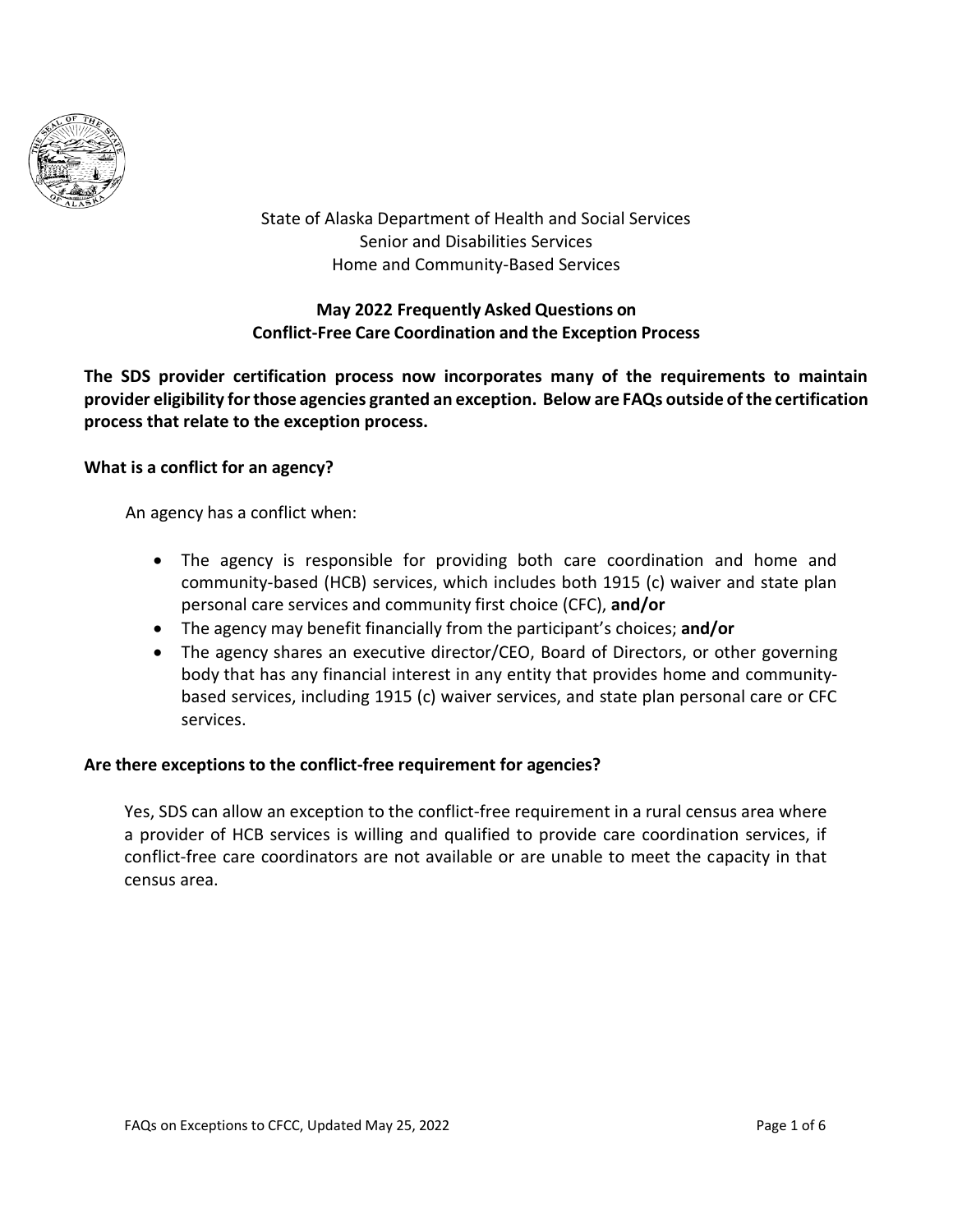## **Are there exceptions for individual care coordinators?**

No. There is no exception to conflict-free requirements for individually certified care coordinators. Care coordinators cannot provide HCB services in addition to care coordination, whether employed by an agency with an exception or not. Care coordinators also must comply with the conflict-of-interest provisions contained in 7 AAC 130.240 and the Care Coordination Conditions of Participation. Each individual care coordinator will need to complete a "Conflict of Interest Assurance" form provided by SDS.

## **Under what circumstances would an agency providing HCB services be considered for an exception?**

An agency that currently provides HCB services can request an exception to SDS' conflict-free care coordination requirement, in order to provide both care coordination and HCB services in the same census area, if it meets these conditions:

- (1) The agency must be located in a census areas that is **outside** of the five urban areas identified in 7 AAC 130.220(j): Municipality of Anchorage, Matanuska-Susitna Borough, Kenai Peninsula Borough, Fairbanks North Star Borough, and City and Borough of Juneau; and
- (2) The agency must be
	- Currently certified to provide HCB waiver services,
	- in good standing with SDS, and
	- willing to provide care coordination in a census area where SDS has determined the area is underserved by conflict-free care coordinators.

An agency currently certified to provide HCB waiver services in a census area may apply for an exception with SDS at any point during the three-year time period following the SDS determination that an exception is allowed in a census area. All new HCB service agencies in all census areas must be conflict-free.

## **How does an agency obtain an exception?**

In April, 2016, and then every three years after that, SDS will post the census areas in which SDS will allow exceptions to conflict-free care coordination to occur for a period of three years.

SDS will also post the "Conflict of Interest Exception Application" form that HCB providers must use to apply for an exception. The completed application must include:

(1) A description of the how the agency will ensure administrative separation of HCB services from care coordination (separate supervisors and internal monitoring of Plans of Care) while ensuring recipient choice of providers to the greatest extent possible;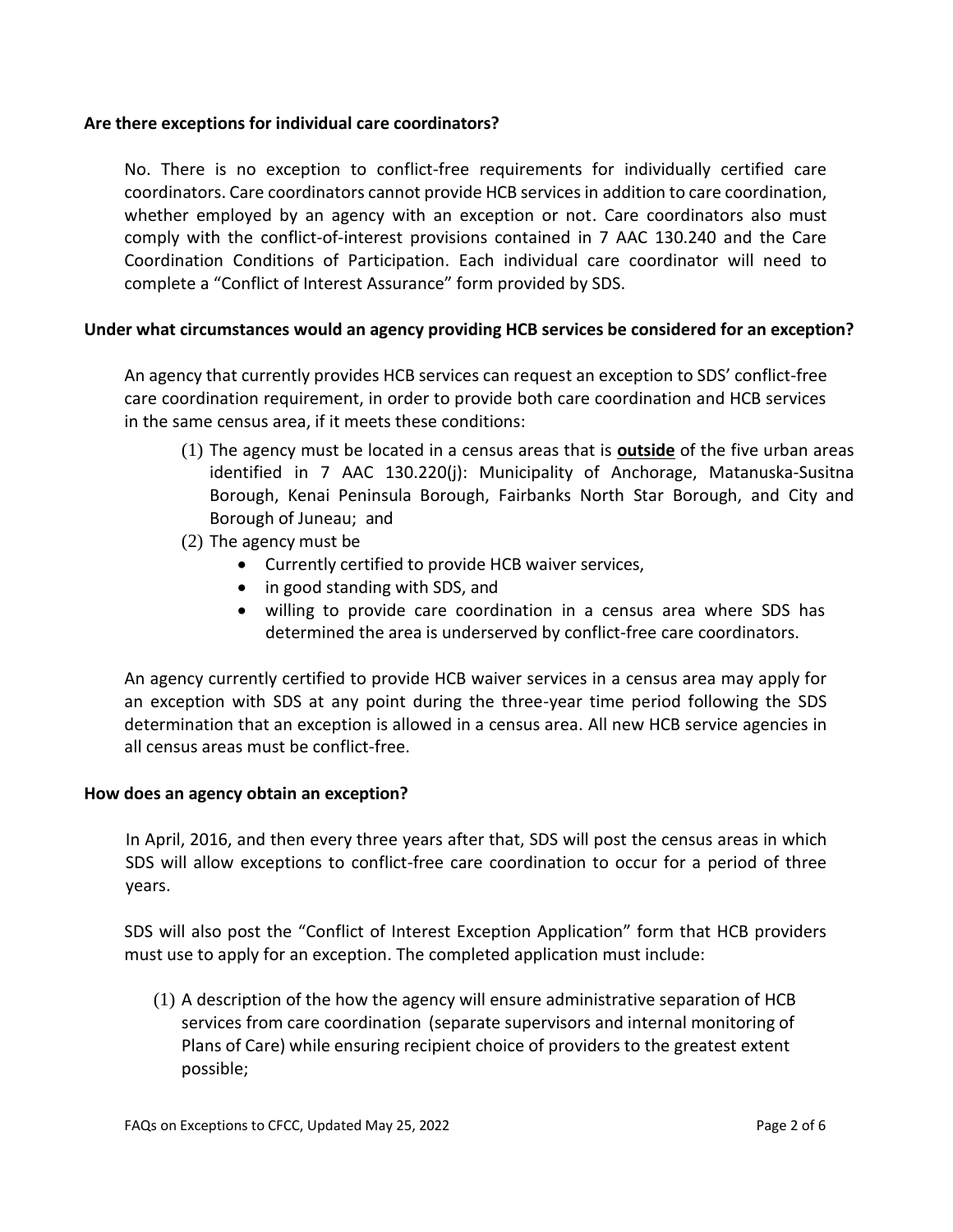- (2) An organizational chart that demonstrates the separation of the HCB services unit from the care coordination unit;
- (3) An attestation that the agency has a plan for resolving disputes between the separate HCB services and care coordination units;
- (4) An attestation that the agency has a process for resolving disputes recipients may have with provision of HCB services or care coordination.

## **What criteria will SDS consider in identifying census areas that will be on the list to allow exceptions?**

SDS will consider the number of recipients and the number of conflict-free care coordinators by waiver type in each census area when identifying which census areas will be allowed exceptions to conflict-free requirements, according to these criteria:

- 1) Number of Conflict-Free care coordinators could not meet the capacity for the number of recipients in the census area. For the purposes of this analysis, "Capacity" is defined as 25 individual recipients to one care coordinator
- 2) Number of Conflict-Free care coordinators certified by waiver type could not meet the capacity for the number of recipients in the census area
- 3) Criteria is no longer valid, per CMS clarification
- 4) There are no current individuals in service or providers serving the census area

## **Will exceptions be permanently granted?**

No. Exceptions are not meant to be permanent; as capacity for conflict-free care coordination is developed, SDS expects that the number of census areas approved for an exception will diminish.

# Can an agency apply for an exception if the census area is not on the SDS exception list? Will an **application for an exception be reviewed if not from a census area on the exceptions list?**

No. Applications from HCB service providers in census areas not on the exception list will not be reviewed.

## **What about agency attestation of Conflict of Interest?**

Every care coordination agency attests to conflict-free status as part of the certification or recertification process, by completing the Attestation of Conflict-Free Status (Cert-46).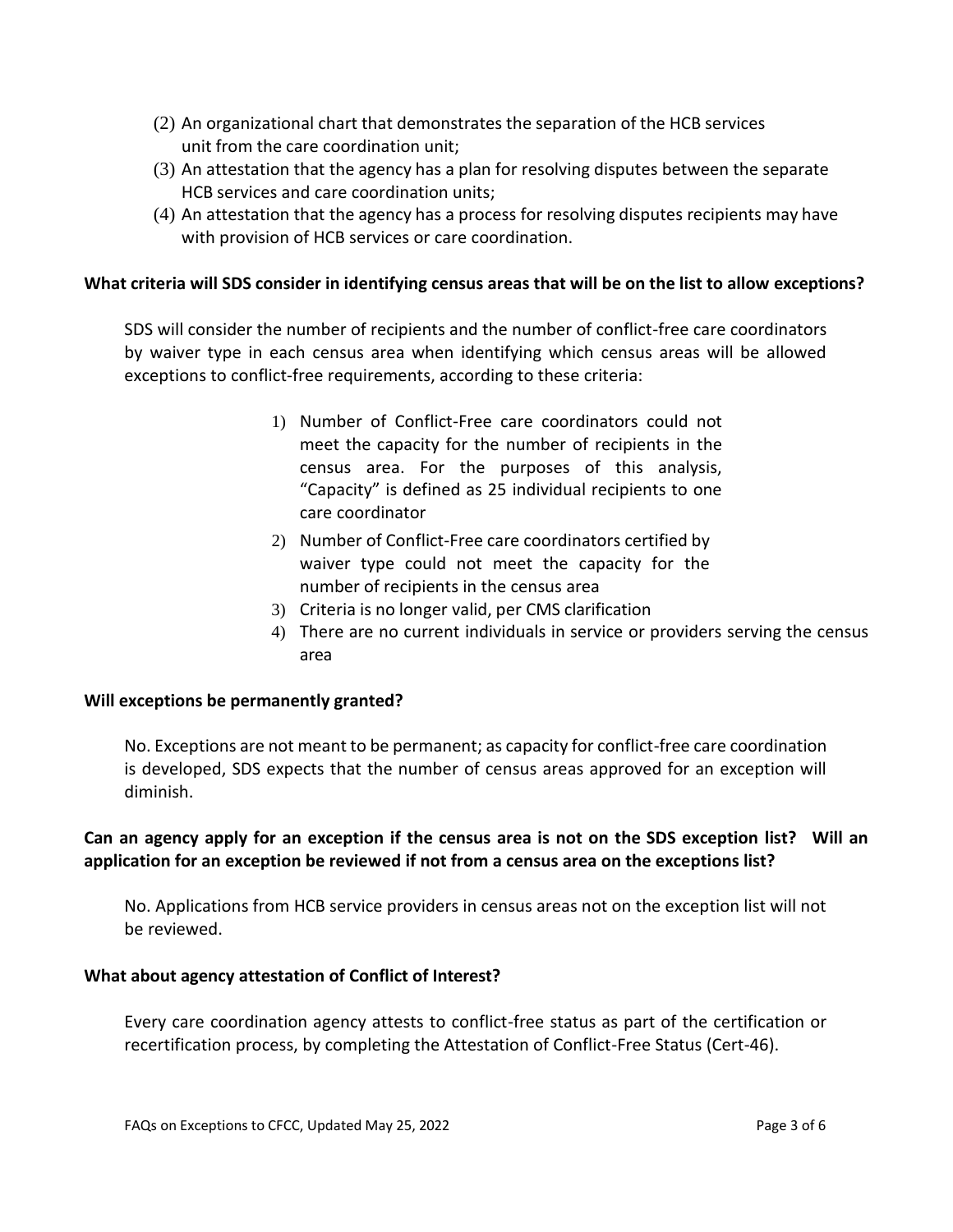# **Can conflict-free care coordinators start to provide care coordination services in census areas where an agency has an exception?**

Yes, capacity can be expanded in a census area by conflict-free care coordinators entering the market and providing care coordination services during the three-year exception period.

#### **Will recipients have time to transition if a census area no longer meets criteria for an exception?**

SDS will determine every third year following April, 2016, which census areas will require exceptions to conflict- free care coordination. If a census area has developed capacity to the extent that it will not be on the exceptions list for the coming three-year period, recipients will need to transition to conflict-free care coordination during the July-September period.

#### **Do agencies currently providing HCB or grant services have to stop providing grant case management?**

No, at this time the conflict-free requirement only pertains to Medicaid waiver care coordination. If an agency provides HCB services (waiver, grant or PCA), the agency can still continue to provide case management with grant funds.

# **Do agencies currently providing Care Coordination services have to stop providing grant case management?**

No, they may continue to provide grant case management.

## **Can an individual care coordinator apply for an exception to being conflict- free?**

No. Individual care coordinators, no matter what agency/agencies they work for, must be conflict-free per [7 AAC](http://www.legis.state.ak.us/basis/folioproxy.asp?url=http%3A//wwwjnu01.legis.state.ak.us/cgi-bin/folioisa.dll/aac/query%3D%5bGroup%2B!277%2Baac%2B130!2E240!27!3A%5d/doc/%7b%401%7d/hits_only%3Ffirsthit) [130.240. Care coordination services \(g\)\(h\). O](http://www.legis.state.ak.us/basis/folioproxy.asp?url=http%3A//wwwjnu01.legis.state.ak.us/cgi-bin/folioisa.dll/aac/query%3D%5bGroup%2B!277%2Baac%2B130!2E240!27!3A%5d/doc/%7b%401%7d/hits_only%3Ffirsthit)nly agencies currently certified to provide both HCB and care coordination in the eligible census areas were able to apply for the conflict-free exception for the current 3-year duration.

## I am an independent care coordination agency with only one care coordinator – me. Do I have to fill **out the form?**

Yes. All agencies certified to provide care coordination need to fill out the form regardless of how many care coordinators are with the agency.

#### **Do agencies need to submit all the documents for certification listed on the CERT-06 form?**

No – unless your agency is in the current certification or recertification process.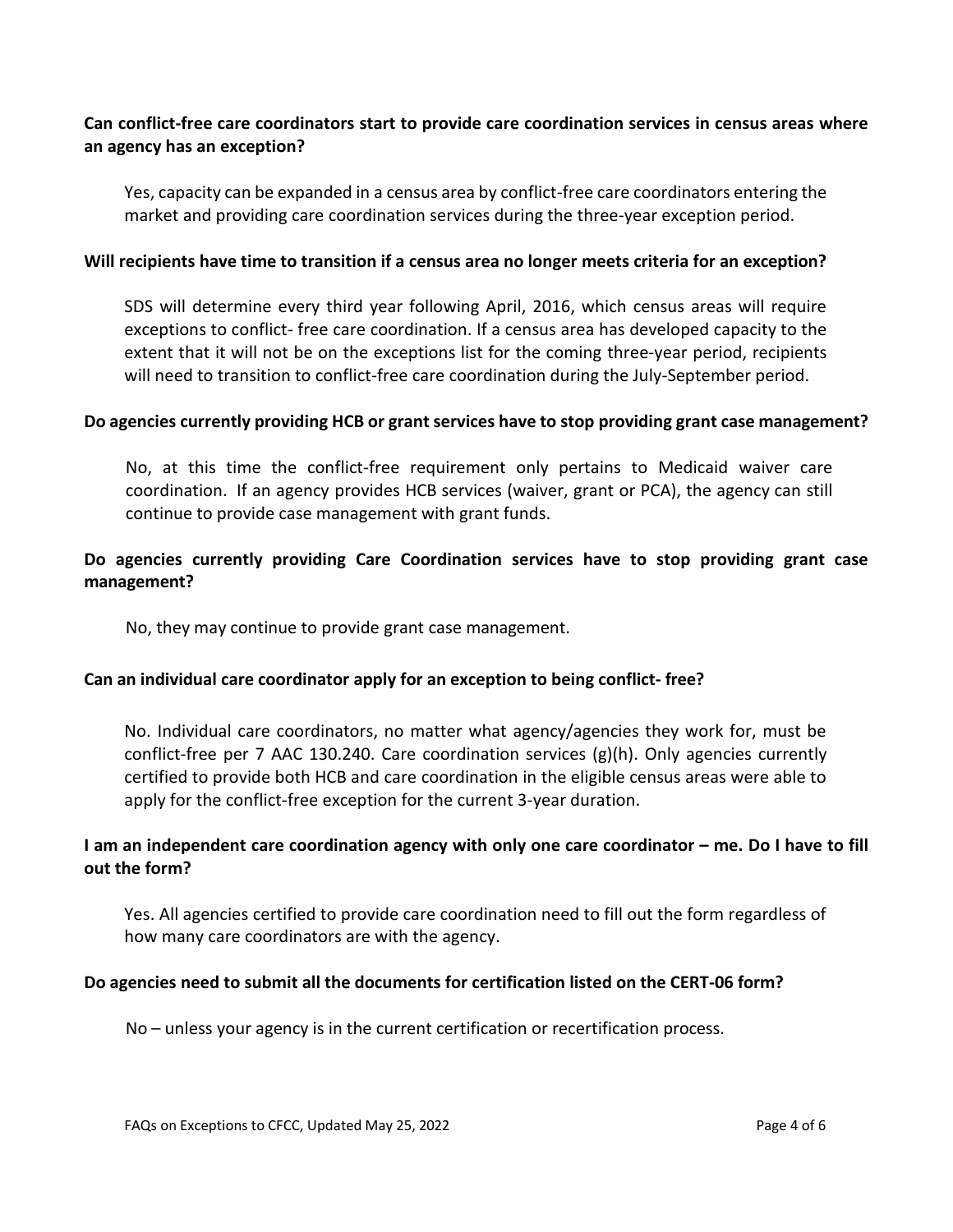#### **Is this form required?**

Yes. It is not optional.

## **My agency wantsto offer care coordination in more service areas. Do I fill out CERT-06 to declare areas where I have clients NOW only, or where I intend to offer care coordination?**

Fill out CERT-06 to show both where you have clients now and where you intend to serve clients.

# If I get an inquiry from a client who lives in an area that I have not yet declared that I serve, what do I **do?**

If you are willing to expand services to that census area, complete CERT-06 and submit to SDS Certification. Please include all census areas you are currently serve and are willing to serve in your declaration (both new and current service areas).

# **Can care coordinators working for my conflict-free agency provide back-up care coordination to care coordinators working at an agency with an approved conflict-free exception?**

Yes.

# **Can care coordinators working for an agency with an approved conflict-free exception provide backup to care coordinators working for a conflict-free agency?**

Yes.

## **Can an agency which also provides other HCBW services offer TEFRA care coordination?**

Yes. TEFRA care coordination is different than HCBW care coordination. It requires separate training. TEFRA care coordination is a regular Medicaid service. TEFRA serves only children up to age 19 who have significant disabilities and/or medical conditions. TEFRA does not refer to or include any services that are like the HCBW.

## **Can a recipient with the HCB Waiver get their care coordination through grant funding?**

No.